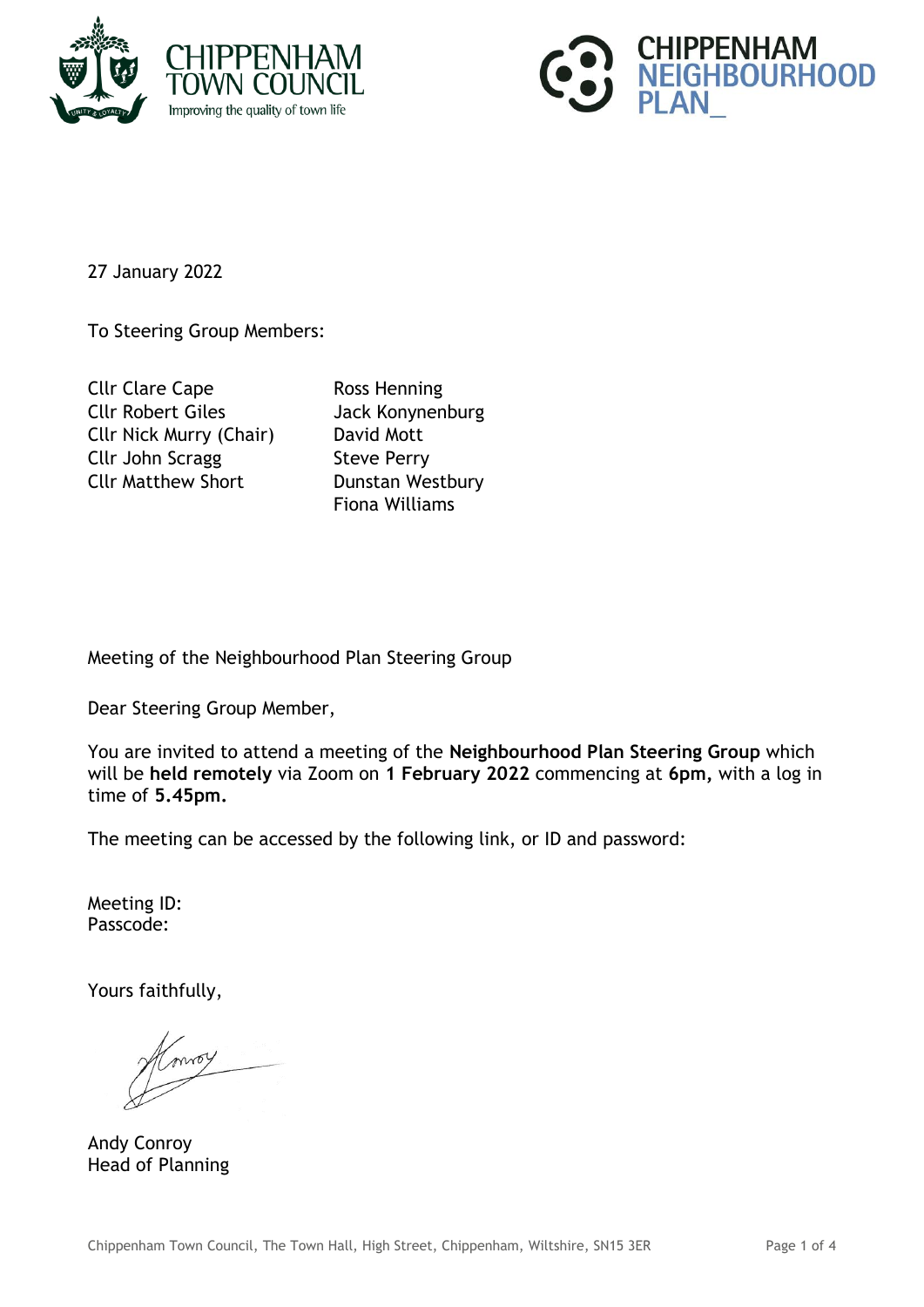## Agenda

ı

## **Neighbourhood Plan Steering Group Meeting – 1 February 2022, 6pm, Remote Meeting (via Zoom)**

| 1. | <b>APOLOGIES FOR ABSENCE</b>                                                                                                                                                                                                 |
|----|------------------------------------------------------------------------------------------------------------------------------------------------------------------------------------------------------------------------------|
| 2. | DECLARATION OF INTEREST                                                                                                                                                                                                      |
|    | All Members of the Steering Group are reminded to declare any pecuniary or non-<br>pecuniary interests they may have, in accordance with the Town Council's latest<br>approved Code of Conduct                               |
| 3. | <b>MINUTES</b>                                                                                                                                                                                                               |
|    | To approve as a correct record and to sign the draft minutes of the meeting held on 4<br>January 2022 (copy attached)                                                                                                        |
| 4. | <b>CHAIR'S ANNOUNCEMENTS</b>                                                                                                                                                                                                 |
| 5. | <b>WALPA UPDATE</b>                                                                                                                                                                                                          |
|    | Chair/Head of Planning to update Steering Group Members on recent WALPA actions.                                                                                                                                             |
| 6. | <b>NON-TECHNICAL SUMMARY</b>                                                                                                                                                                                                 |
|    | To agree, or suggest amendments to, the Non-Technical Summary of the Draft<br>Neighbourhood Plan (copy attached)                                                                                                             |
| 7. | MONITORING & REVIEW SECTION OF DRAFT PLAN                                                                                                                                                                                    |
|    | To agree, or suggest amendments to, the text for inclusion within Section 13 -<br>Monitoring and Review of the draft Plan (copy attached)                                                                                    |
| 8. | DESIGN & FORMAT OF CHIPPENHAM DESIGN GUIDE                                                                                                                                                                                   |
|    | To agree the design and format of the draft Chippenham Design Guide (note: content<br>previously approved) (copy attached)                                                                                                   |
| 9. | <b>FRONT COVER DESIGN</b>                                                                                                                                                                                                    |
|    | Members to:                                                                                                                                                                                                                  |
|    | a) Agree front cover style for all documents as set out in the Cover Style Options<br>document (copy attached)                                                                                                               |
|    | b) Choose front cover photographs for the Tree Planting Guide, Chippenham Design<br>Guide and Shopfronts Design Guide as set in Design Guide, Shop Front Design<br>Guide & Tree Planting Guide Cover Options (copy attached) |
|    |                                                                                                                                                                                                                              |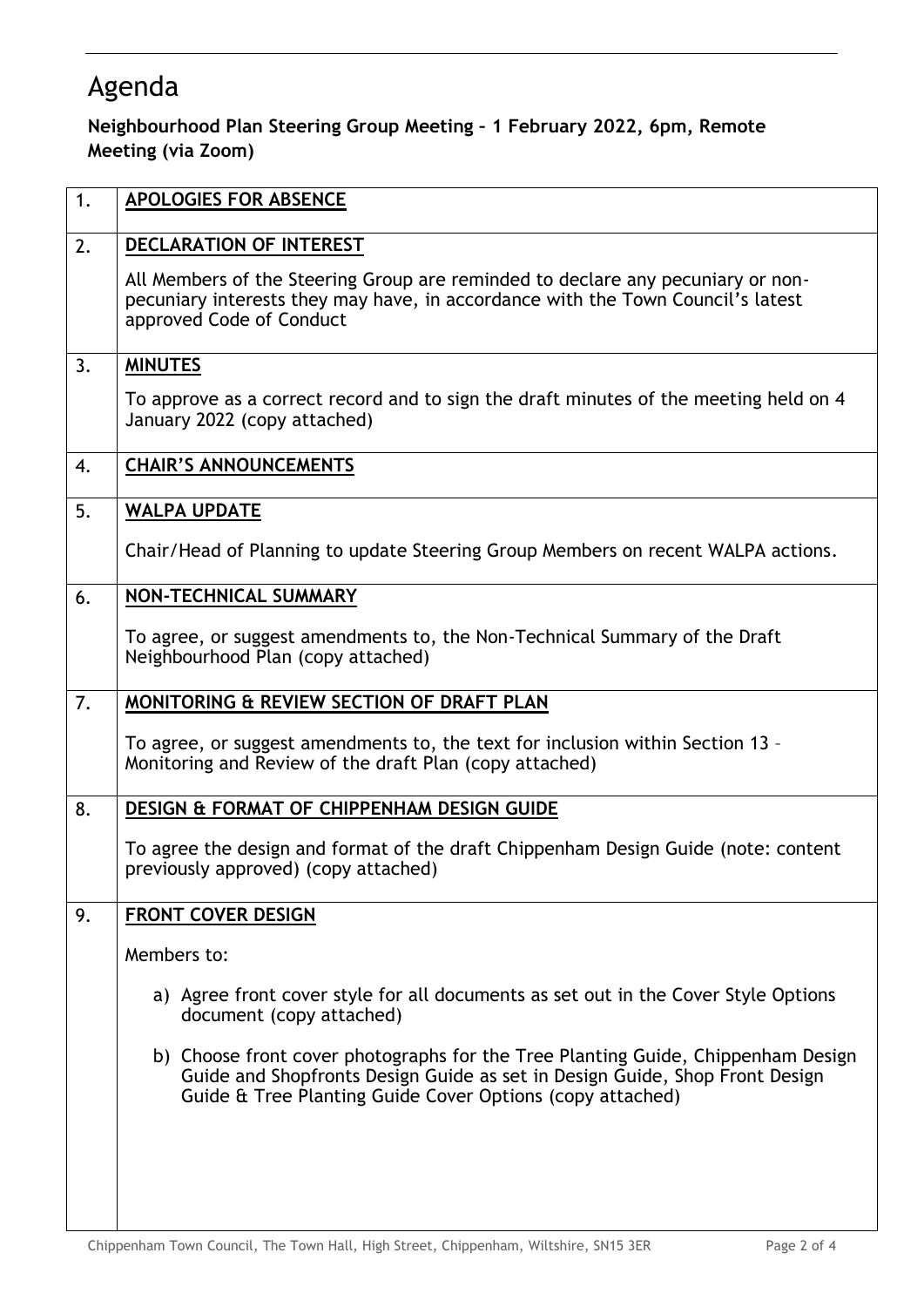| 10. | <b>OUTSTANDING ITEMS FOR NEIGHBOURHOOD PLAN DOCUMENTS</b>                                                                                                                                                                                                                                                                                                                                                 |
|-----|-----------------------------------------------------------------------------------------------------------------------------------------------------------------------------------------------------------------------------------------------------------------------------------------------------------------------------------------------------------------------------------------------------------|
|     | To note and action the outstanding items which need to be resolved in order to progress<br>the Neighbourhood Plan documents, as set out in the Outstanding Items for<br>Neighbourhood Plan Documents Report (copy attached)                                                                                                                                                                               |
| 11. | <b>LOCAL GREEN SPACES UPDATES (LGS)</b>                                                                                                                                                                                                                                                                                                                                                                   |
|     | Chair/Head of Planning to update Steering Group Members on recent discussions with:                                                                                                                                                                                                                                                                                                                       |
|     | a) Wiltshire Council Estates (Response attached)                                                                                                                                                                                                                                                                                                                                                          |
|     | b) Green Square Accord - LGS U-Allington Way (Copy of approved plan for parking<br>attached)                                                                                                                                                                                                                                                                                                              |
|     | Steering Group Members to agree on any adjustments that need to be made to LGS<br>given the above discussions.                                                                                                                                                                                                                                                                                            |
|     | Hyperlink to Neighbourhood Plan Local Green Spaces Map:                                                                                                                                                                                                                                                                                                                                                   |
|     |                                                                                                                                                                                                                                                                                                                                                                                                           |
| 12. | <b>OUTSTANDING ITEMS FOR REGULATION 14 CONSULTATION</b>                                                                                                                                                                                                                                                                                                                                                   |
|     | To note and action the outstanding items which need to be resolved in order to progress<br>to Regulation 14 public consultation, as set out in the Outstanding Items for Regulation<br>14 Public Consultation Report (copy attached)                                                                                                                                                                      |
|     |                                                                                                                                                                                                                                                                                                                                                                                                           |
| 13. | <b>REGULATION 14 CONSULTATION DATES</b>                                                                                                                                                                                                                                                                                                                                                                   |
|     | To agree consultation dates for the Regulation 14 Consultation as proposed by the Head<br>of Planning:                                                                                                                                                                                                                                                                                                    |
|     | Mon 21 <sup>st</sup> Feb-Tues 5 <sup>th</sup> April or<br>Mon 28 <sup>th</sup> Feb-Tues 12 <sup>th</sup> April                                                                                                                                                                                                                                                                                            |
| 14. | DRAFT CHIPPENHAM WITHOUT NEIGHBOURHOOD PLAN, REGULATION 14                                                                                                                                                                                                                                                                                                                                                |
|     | <b>CONSULTATION</b>                                                                                                                                                                                                                                                                                                                                                                                       |
|     | Head of Planning to present proposed comments that he will be making as part of a<br>Town Council response to the Regulation 14 consultation on the draft Chippenham<br>Without Neighbourhood Plan, and to seek any comments from Steering Group Members<br>where this relates to the Chippenham Neighbourhood Plan. Hyperlink to view<br>consultation form (Doc 1) and Neighbourhood Plan (Doc 2) below: |
|     |                                                                                                                                                                                                                                                                                                                                                                                                           |
| 15. | <b>ITEMS FOR NEXT MEETING</b>                                                                                                                                                                                                                                                                                                                                                                             |
|     | Feedback on Regulation 14 consultation<br>$\bullet$                                                                                                                                                                                                                                                                                                                                                       |
|     | Additional engagement that may need to be carried out for the Reg. 14<br>$\bullet$<br>consultation                                                                                                                                                                                                                                                                                                        |